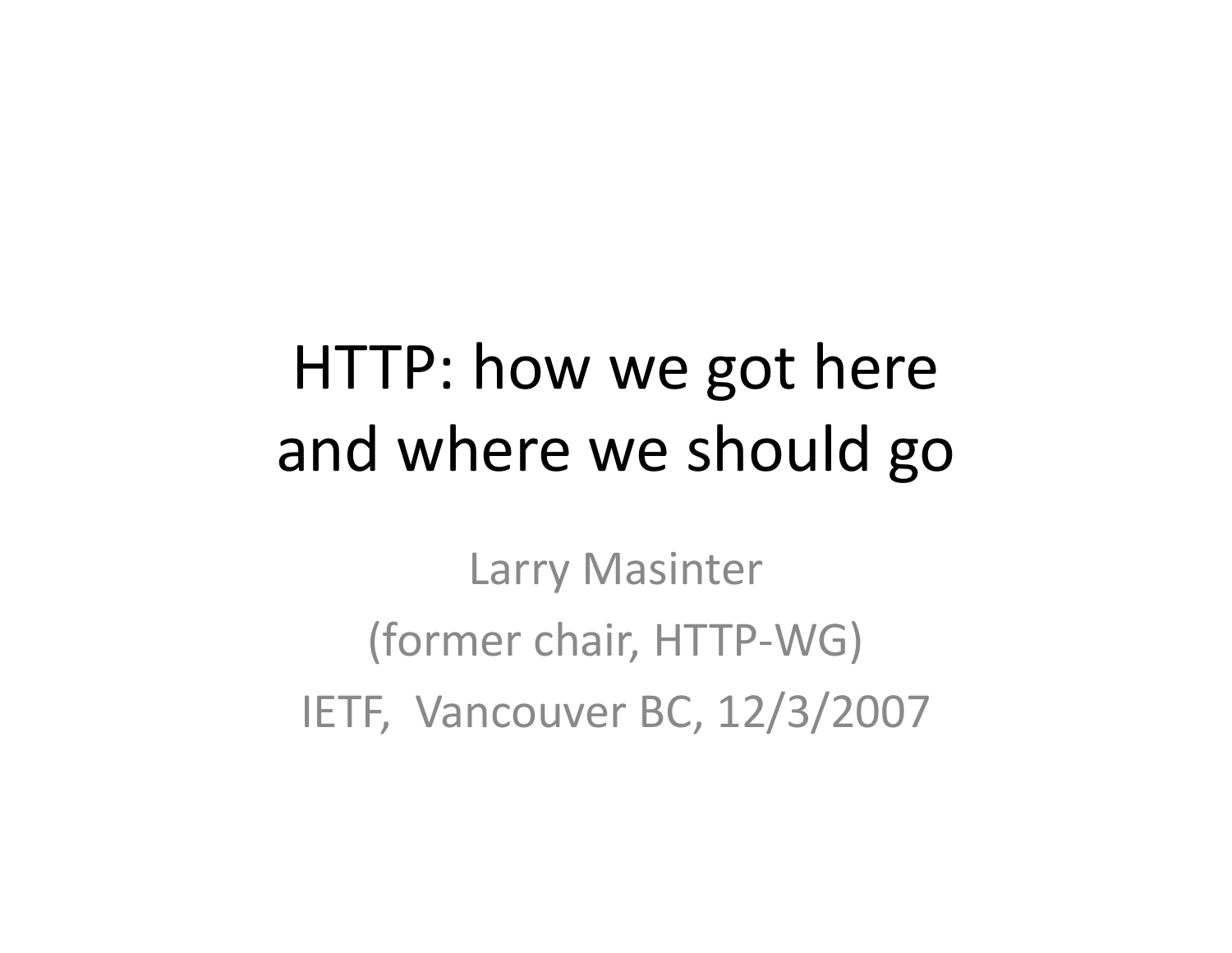# HTTP 1.1: how we got here

- HTTP 1.0 original requirements: one transaction per document
- • Oops: IMG tags for images
	- (compound document? What's that?)
- •Oops: proxy? Cache? What's that?
- • Protocol wars: competing interests
	- 4 connections! 8! 12!
- • Theory vs. Reality in Protocol design
	- Theory: optimize for performance & reliability
	- Reality: competing interests simultaneously optimizing for different things
		- Clients: browse performance, privacy
		- $\bullet$ Middle network admins: use of network & facilities
		- Origin servers: marketing information
		- Hackers: your private data & account information
		- Application developers: reuse of HTTP stack for other than HyperText Transfer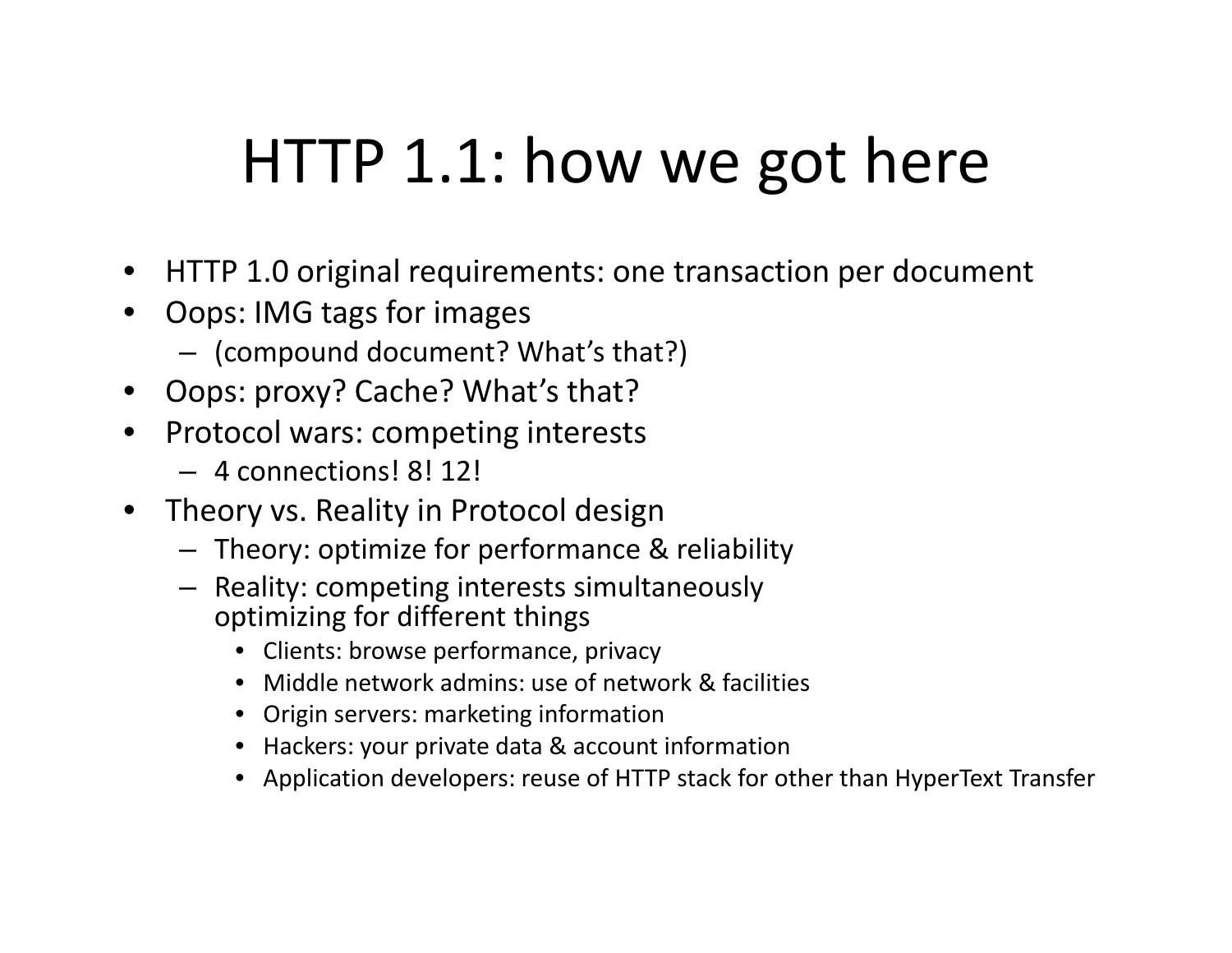#### HTTP was already widely deployed well before RFC 2616

- HTTP/1.1 was difficult to introduce –Was hard to require *any* changes
- Don't imagine you can fix HTTP *now*

– $-$  Couldn't manage that a long time ago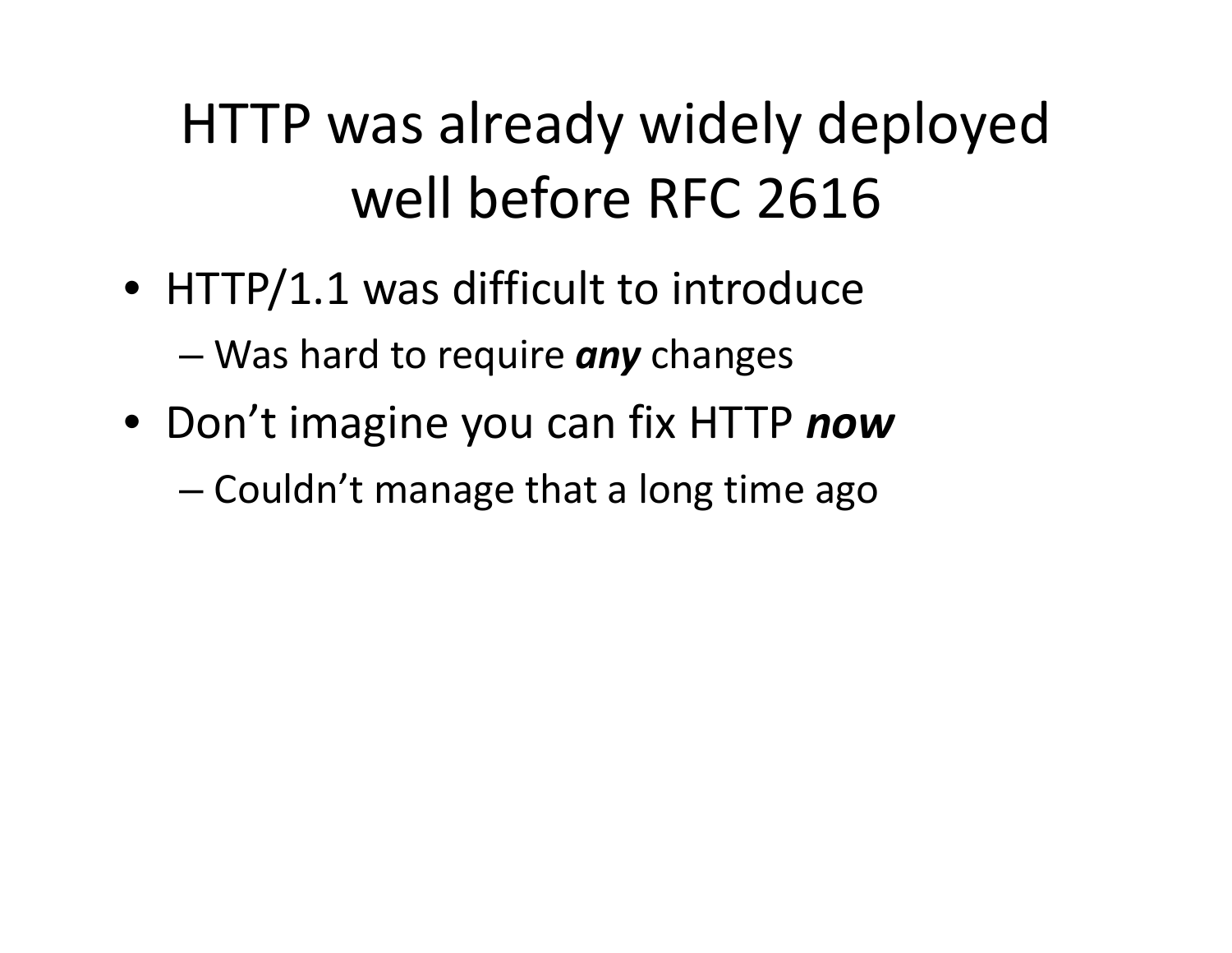#### Some non-goals

- **Don't try to** help naïve readers understand the spec.
	- Clean up is fine if it helps you get the important tasks done.
	- It's not a textbook or a tutorial.
- **Don't try to** make HTTP a better protocol.
	- •Great idea, just not this working group!
- • **Don't try to** help HTTP support other applications.
	- $\bullet$ Printing, method invocation, streaming video, controlling coffee pots
	- There are *other* protocols
- **Don't try to** change the behavior of current implementations or implementors.
	- $\bullet$ *They probably won't change: widely deployed* means something
	- $\bullet$ Certainly they won't change because someone adds a "MUST" to a spec
- **Don't try to** put messes back into the bottle. Don't…
	- •pick winners when different interpretations are widely deployed
	- specify response to non-compliant behavior: MUST do A, but if not, MUST do B, but if not, MUST …. –never ends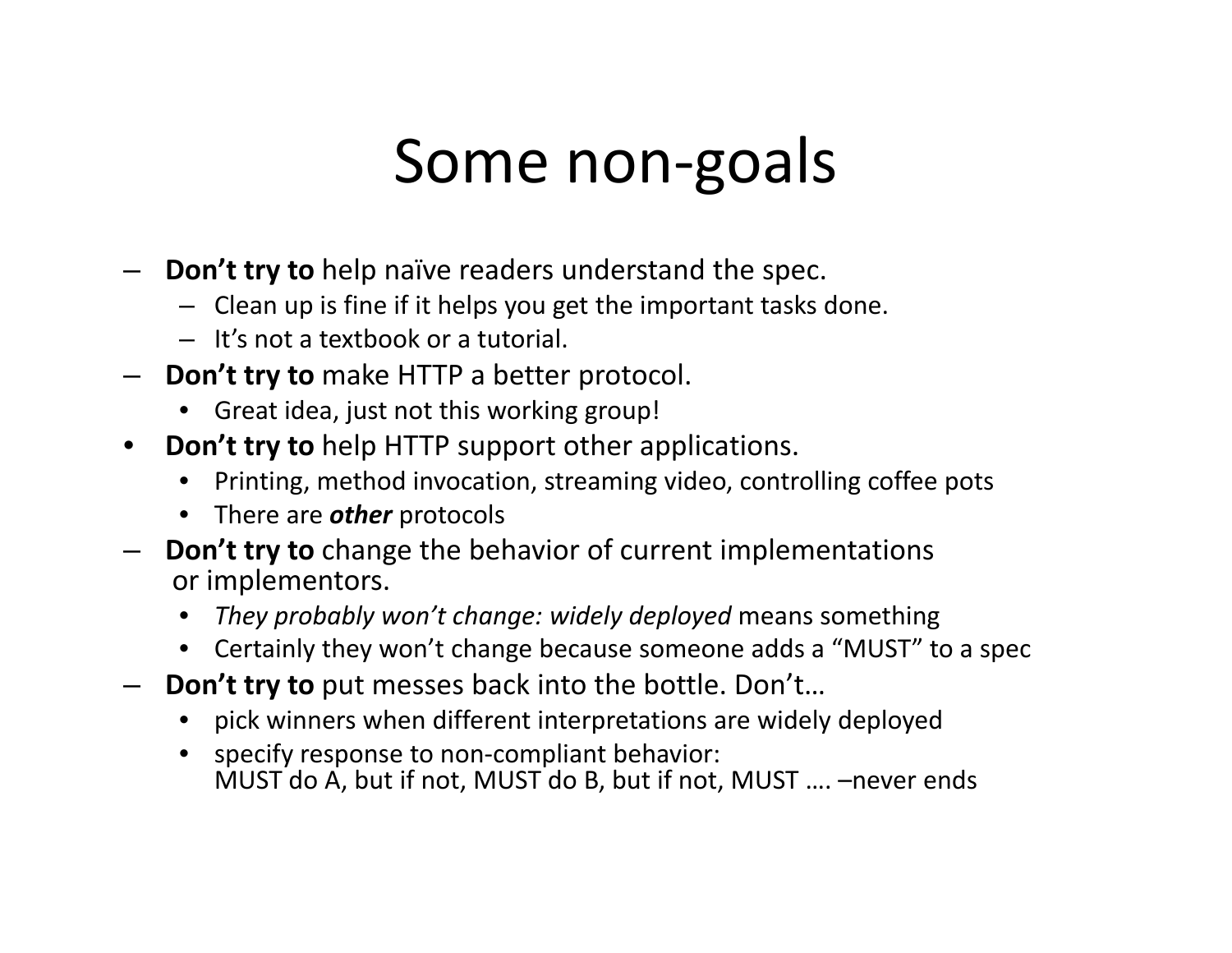# So what's the point?

- Keep new implementations from making things worse!
- *Focus on places where the implementing the spec as written causes things to break*
- Describe what *is*, not what *should have been*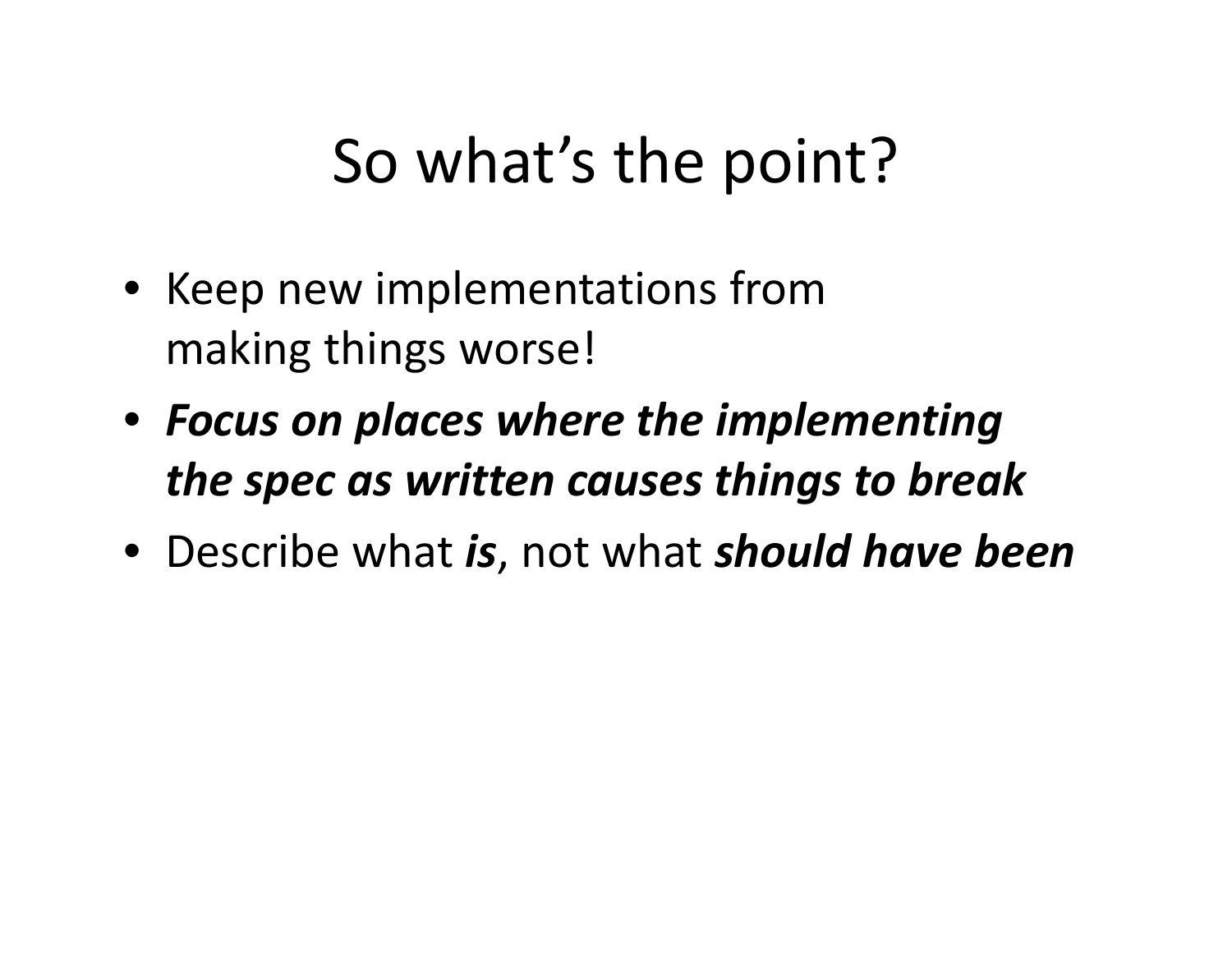### Interoperability Testing

- "multiple independent interoperable implementation *of every feature"*
	- What's a HTTP feature?
		- Every **MUST** ?
		- Every paragraph?
		- Every header?
- Is it clear how to test interoperability?
	- Clarify places where testing is hard to figure out.